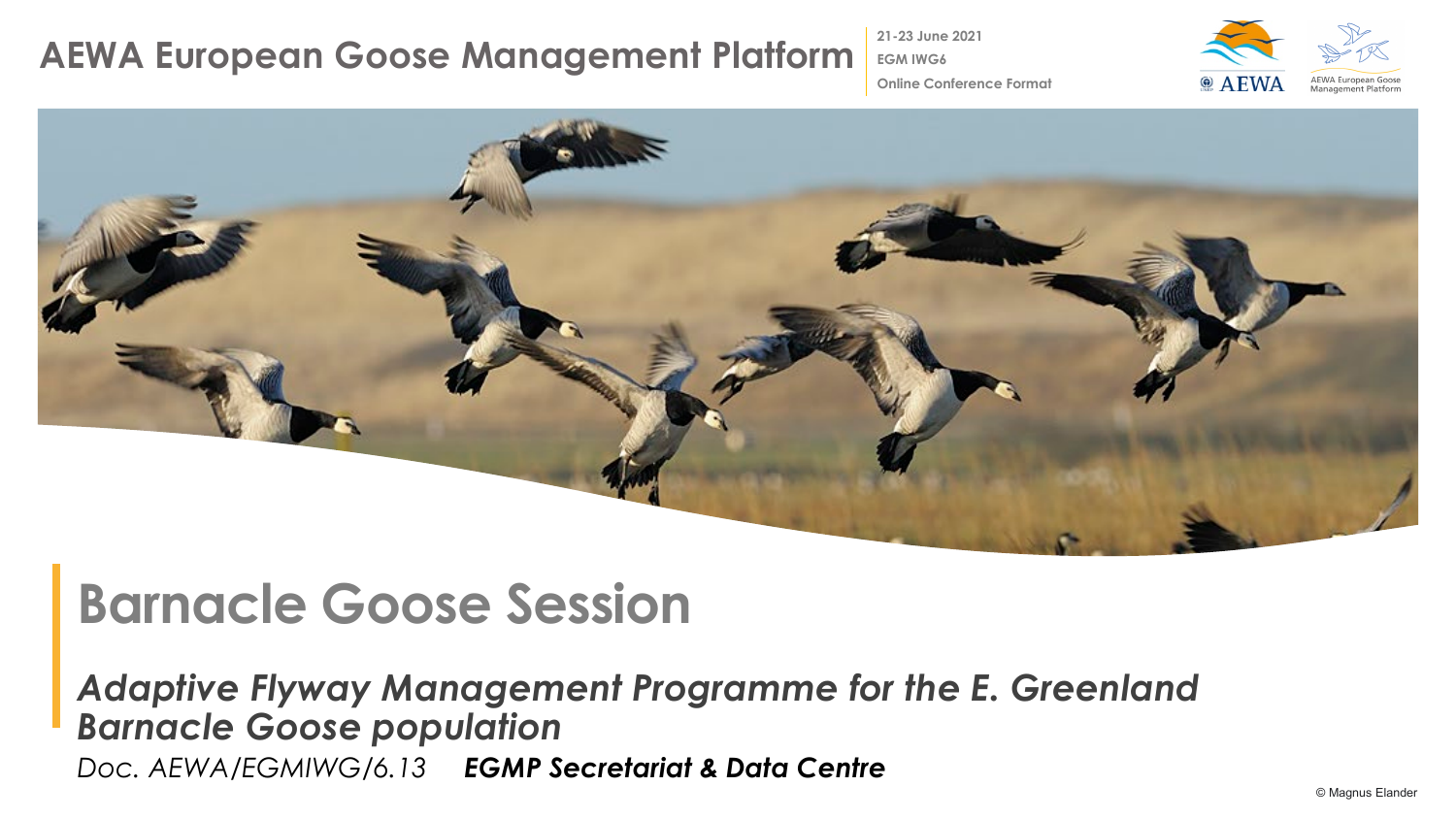**21-23 June 2021 EGM IWG6 Online Conference Format**



BG Greenland AFMP Doc. AEWA/EGMIWG/6.13

## **New Sections AFMP**

- Changes highlighted in green
- Revision of the document in the Task Force (version circulated in April)
- Main sections added /updated:
	- 1. Introduction (updates on table 1 and table 2)
	- 2. Updated FRP values (Chapter 2)
	- 3. Workplans developed by the Task Force (Annex 1)
	- 4. Analysis of Box 1 (Annex 2)
	- 5. Integrated Population Model (Annex 3)
	- 6. Update and progress on the impact models (Annex 4)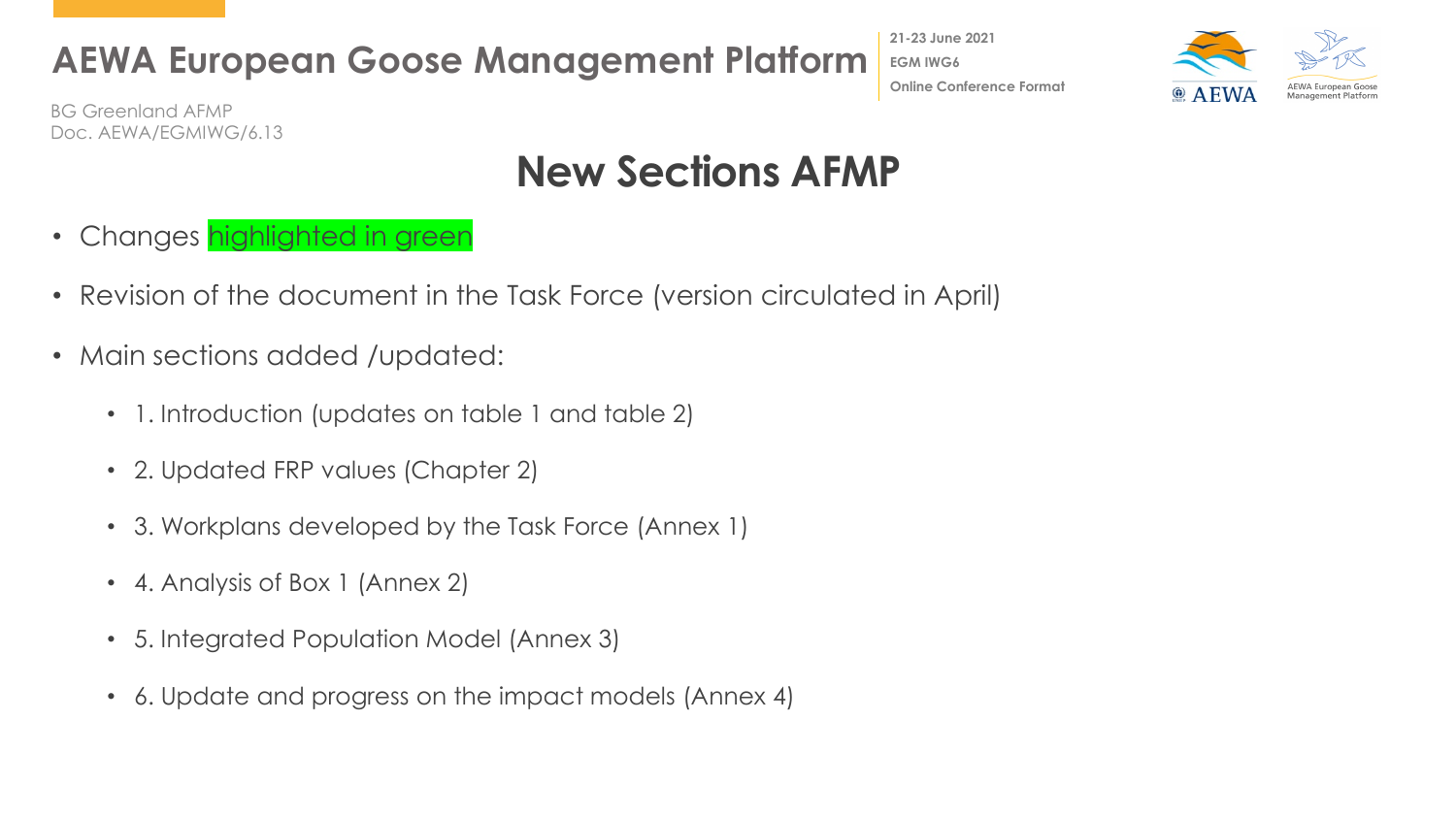**21-23 June 2021 EGM IWG6 Online Conference Format**



Table 3. FRP values for the East Greenland/Scotland & Ireland population

| <b>Country</b>             | <b>FRP</b><br><b>Breeding</b><br>(in pairs) | <b>Non-breeding</b><br><b>FRP</b><br>(in individuals) | <b>Notes</b>                                                                                                                                                                |
|----------------------------|---------------------------------------------|-------------------------------------------------------|-----------------------------------------------------------------------------------------------------------------------------------------------------------------------------|
| <b>Greenland</b>           | 17,400                                      | n.a.                                                  | Assuming 2,000 pairs in Iceland.                                                                                                                                            |
| <b>Iceland</b>             | 2,000                                       | 54,000                                                | Breeding FRP is reported by the<br>government<br>Non-breeding FRP is estimated based on<br>the wintering FRP assuming<br>insignificant mortality after the spring<br>census |
| <b>Republic of Ireland</b> | n.a.                                        | 8,500                                                 | Based on distribution of numbers around<br>2000                                                                                                                             |
| <b>United Kingdom</b>      | n.a.                                        | 45,500                                                | Based on distribution of numbers around<br>2000                                                                                                                             |
| <b>Population total</b>    | 19,400                                      | 54,000                                                | Represents the total of the wintering<br>population                                                                                                                         |

## **FRVs for the East Greenland/Scotland & Ireland population of Barnacle Goose**

Table 4. FRR values for the East Greenland/Scotland & Ireland population

| <b>Country</b>          | <b>Breeding</b><br><b>FRR</b><br>(in km <sup>2</sup> ) | <b>Non-breeding FRR</b><br>(in km <sup>2</sup> ) | <b>Notes</b>                                     |
|-------------------------|--------------------------------------------------------|--------------------------------------------------|--------------------------------------------------|
| Greenland               | 100,000                                                | n.a                                              | Estimates based on Boertmann & Nielsen<br>(2010) |
| Iceland                 | 1,000                                                  | 10,800                                           | The FRRs are provided by the government          |
| Republic of Ireland     | n.a.                                                   | 12,000                                           |                                                  |
| <b>United Kingdom</b>   | n.a.                                                   | 14,156                                           | The FRR is provided by the government            |
| <b>Population Total</b> | 101,000                                                | 36,956                                           |                                                  |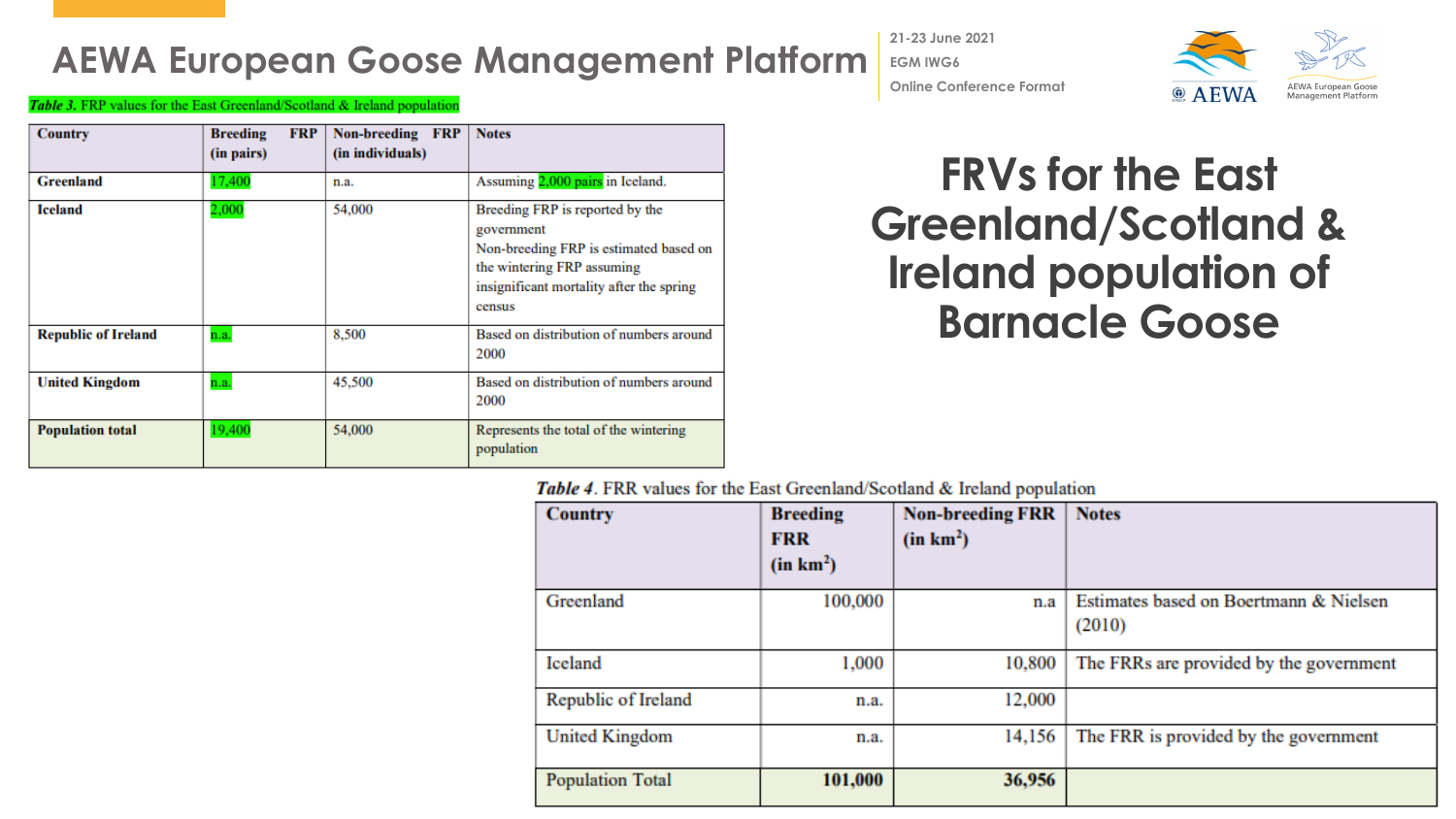**21-23 June 2021**

**EGM IWG6**

**AEWA European Goose AEWA** Management Platform

BG AFMP: Workplans Doc. AEWA/EGMIWG/6.13

### **Annual workplans**

|            |                                                                                                                                                                                                                                                                                                                                                                                                      |                            |                     | Activities carried out by                                                                                                                                              |
|------------|------------------------------------------------------------------------------------------------------------------------------------------------------------------------------------------------------------------------------------------------------------------------------------------------------------------------------------------------------------------------------------------------------|----------------------------|---------------------|------------------------------------------------------------------------------------------------------------------------------------------------------------------------|
| ing action | $Cross-cut =$ Actions from the ISSMP                                                                                                                                                                                                                                                                                                                                                                 | $=$ Priority $=$ Timescale |                     | $\equiv$ Data Centre & Modelling<br>$\equiv$ Belgium<br>Population/MU specific Task $\equiv$ Ad hoc cross cutting TF<br>$\equiv$ Denmark<br>Force<br><b>Consortium</b> |
|            | 1.1 Provide adequate protection and management to key sites of international<br>importance under Article 4(1) of the Birds Directive in the EU and other relevant<br>instruments in other Range States throughout the range of the populations and<br>maintain them in good ecological status                                                                                                        | Essential                  | Short / Rolling     | View Active Cameras C<br>alking ATWA Secretarial Sheray Huseynova                                                                                                      |
|            | 1.2 Promote goose-based eco-tourism at selected key sites                                                                                                                                                                                                                                                                                                                                            | Medium                     | Medium              |                                                                                                                                                                        |
|            | 2.1 Take key sites for geese into account in land use planning and growing of<br>sensitive crops[1]                                                                                                                                                                                                                                                                                                  | High                       | Immediate / Rolling |                                                                                                                                                                        |
|            | 2.2. Provide accommodation areas to reduce risks and conflicts at sensitive<br>areas through e.g. subsidies[2]                                                                                                                                                                                                                                                                                       | Medium                     | Medium/Rolling      | <b>AEWA Secretariat Eva Meyer</b><br><b>JNEP/AEWA Secretariat Sergey Dereliev</b><br><b>KELAND Guilmundur A Gu</b><br><b>Colin Shedden (Scotland</b>                   |
|            | 2.3 Apply scaring and/or land management techniques to reduce the<br>attractiveness of sensitive areas to geese, monitoring the implications of such<br>local displacement for conflicts at wider scale[3]                                                                                                                                                                                           | High                       | Short / Rolling     |                                                                                                                                                                        |
|            | 3.1. Reduce risk posed by goose migration to air safety through operational<br>measures such as radar surveillance[4]                                                                                                                                                                                                                                                                                | High                       | Short / Rolling     |                                                                                                                                                                        |
|            | 3.2 Establish an internationally coordinated programme to assess agricultural<br>damage including monitoring and assessment protocols                                                                                                                                                                                                                                                                | <b>High</b>                | Short               | <b>FACE Cy Griffin</b>                                                                                                                                                 |
|            | 3.3 Liaise with farmers affected by goose damages to reduce agricultural<br>conflicts                                                                                                                                                                                                                                                                                                                | High                       | Short / Rolling     |                                                                                                                                                                        |
|            | 4.1 If necessary and if there is no other satisfactory solution, apply lethal<br>population control under derogations according to the provisions of the Birds<br>Directive, the Bern Convention and AEWA, for preventing serious damage to<br><b>Crops</b>                                                                                                                                          | Essential                  | Short               | Wetlands International Stabolcs Nagy                                                                                                                                   |
|            | 4.2 Assess periodically, and report to the AEWA EGM IWG, the cumulative<br>impact of derogations (as well as hunting in Range States in which derogation<br>is not required) on the development of the population, the likelihood of serious<br>damage to agriculture and risk to air safety and to other flora and fauna<br>(including the Arctic ecosystems), and the non-lethal measures taken to | Essential                  | Short               |                                                                                                                                                                        |
|            |                                                                                                                                                                                                                                                                                                                                                                                                      |                            |                     |                                                                                                                                                                        |

**Online Conference Format**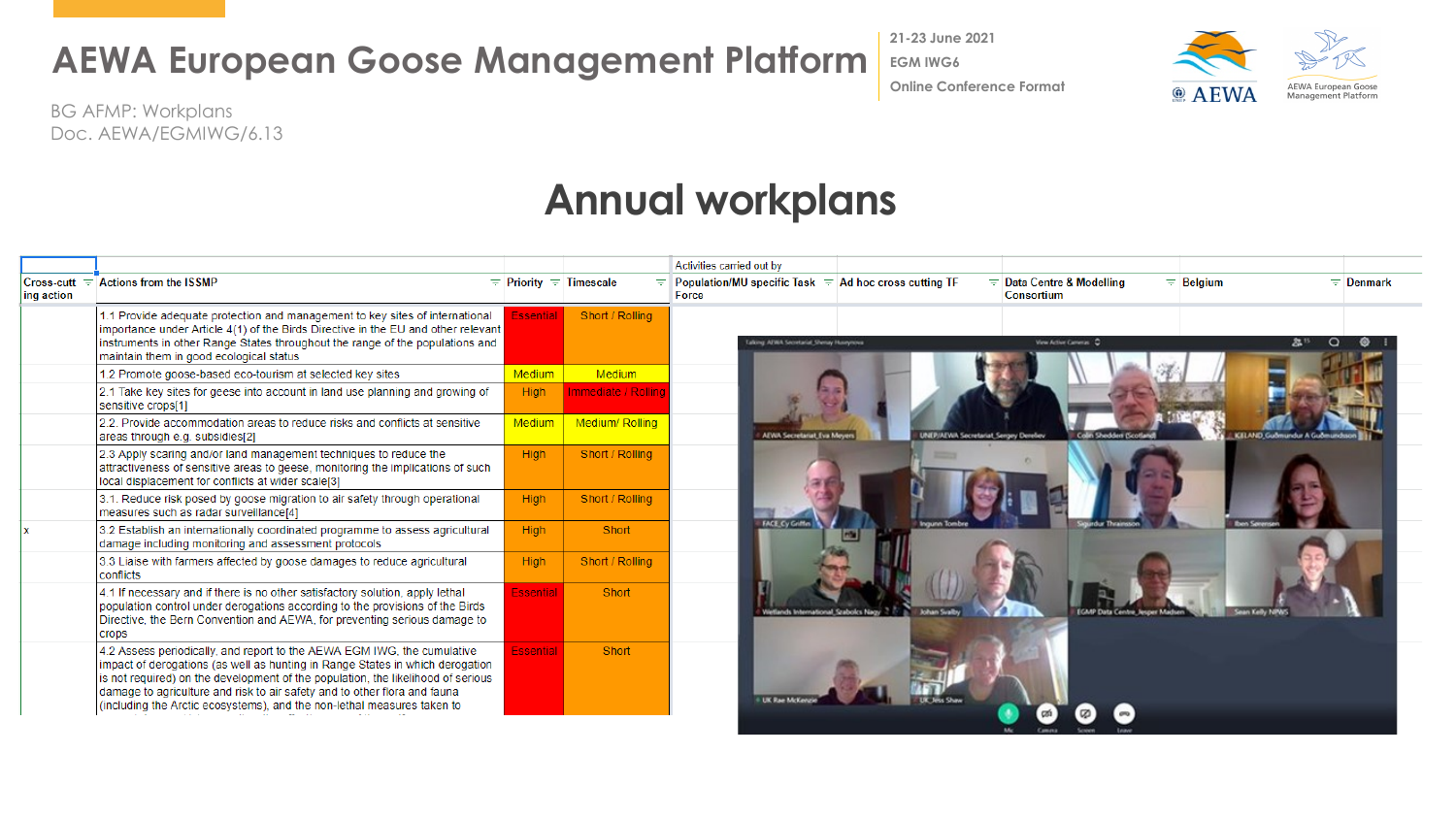**EGM IWG6 Online Conference Format**

**21-23 June 2021**



BG AFMP: Box1 Doc. AEWA/EGMIWG/6.13

# **Box 1**

- The International Single Species Management Plans (ISSMP) envisages the use of more detailed analysis of data on **damage to agriculture** and **risk to air safety and to other flora and fauna** as set out in Box 1
- In 2020,
	- all range states responded to a questionnaire covering **damage to agriculture and risk to other flora and fauna.**
	- a questionnaire regarding **air safety** was treated separately by direct contact to the relevant national air safety organisations.
- $\ln 2021$ .
	- a final report should be submitted and presented at the IWG6 as the final steps in the project
	- The document aims at reporting the obtained information in a transparent way, providing a baseline for the future work.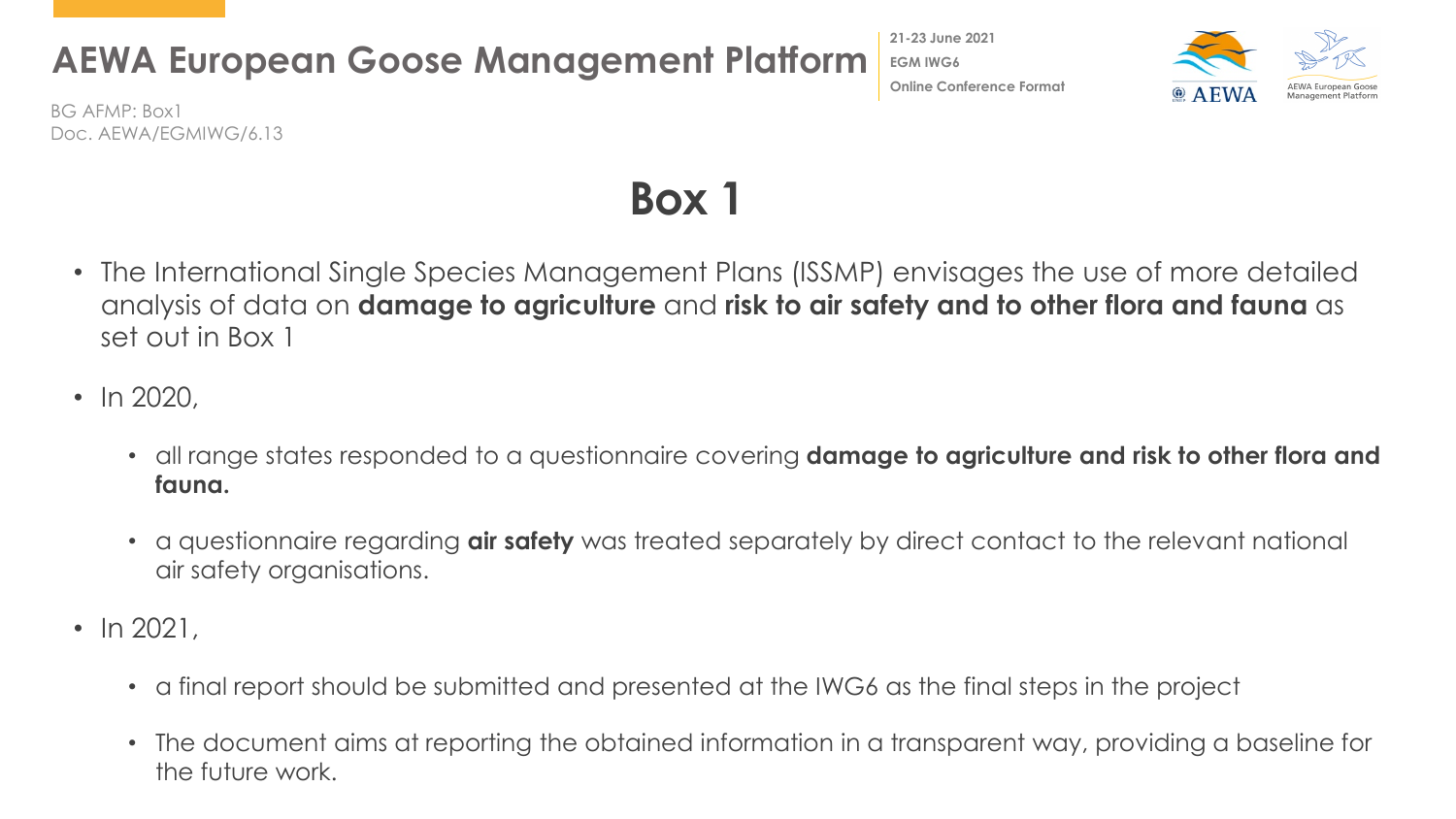

**21-23 June 2021 EGM IWG6 Online Conference Format**



BG AFMP: Box1 Doc. AEWA/EGMIWG/6.13

# **Overview of provided information**

*Table 1. Overview of provided information by each range state. The information in the upper row refers to the numbers in Box 1. iia refers to agricultural damages, iib to damages to other flora and fauna, iv-b to breeding and iv-w to winter.*

| ``auntrv    | 1a | ᆧ | iia | iib | iii                      | $iv-b$      | $IV-W$ | <b>SPAii-iii</b> |
|-------------|----|---|-----|-----|--------------------------|-------------|--------|------------------|
| TT.<br>TTTT |    |   |     |     |                          |             |        |                  |
| TΩ<br>TĤ    |    |   | ◢▴  |     | $\overline{\phantom{a}}$ | <u>* * </u> |        |                  |
|             |    |   | . x |     | ◢▴                       |             | ∡ ∍    |                  |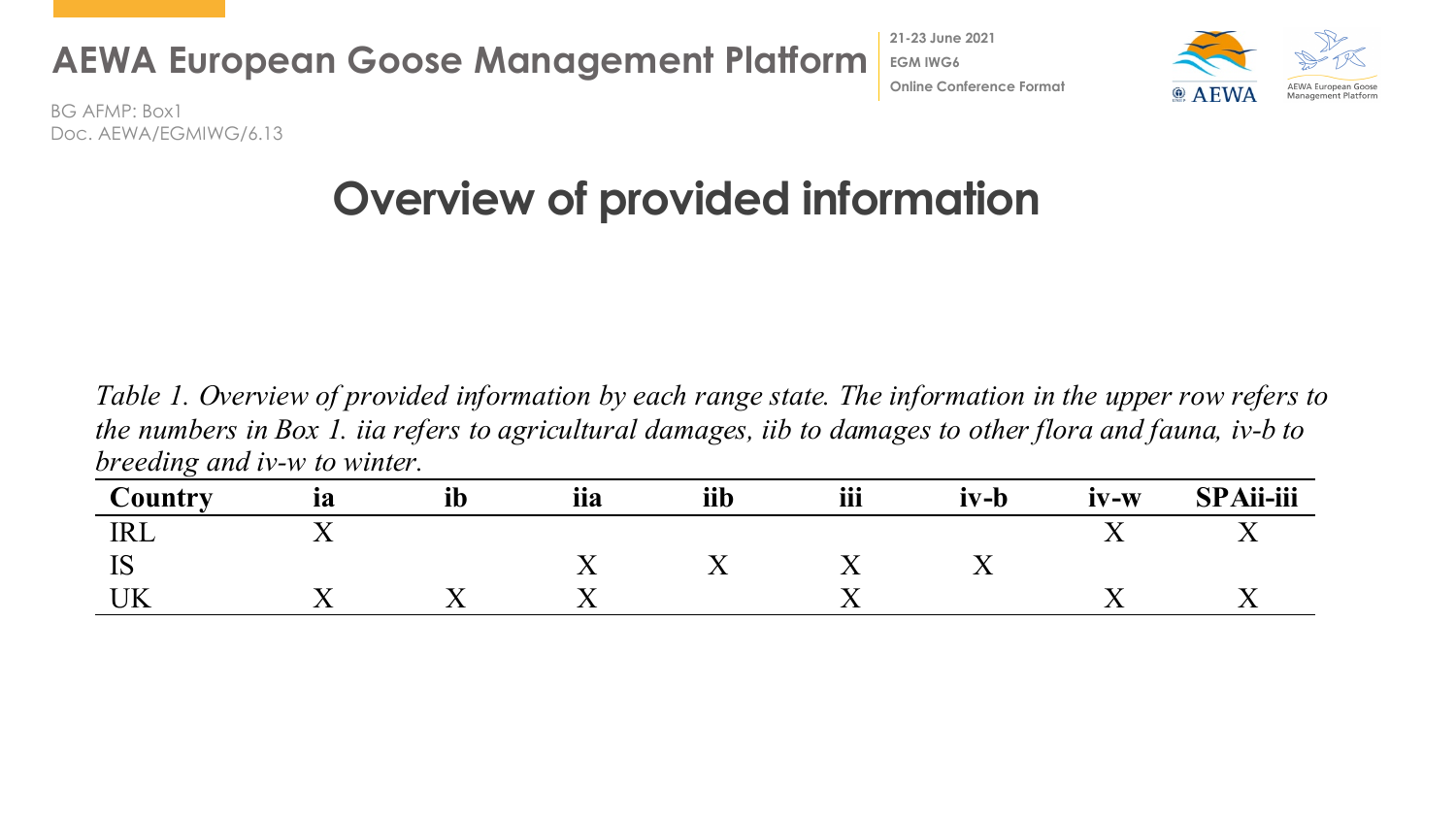**21-23 June 2021 EGM IWG6 Online Conference Format**



BG AFMP: Box1 Doc. AEWA/EGMIWG/6.13

## **Summary**

- The East Greenland/Scotland & Ireland Barnacle Goose population is significantly increasing on the long-term but stabilizing or declining on short-term.
- There are limited data on the actual costs and applied methods to prevent agricultural damages caused by this population.
- The response from the range states provides an overview of the Barnacle Geese are managed inside and outside the SPAs and how damage prevention is tackled.
- We have received no information from airports along the migratory route for this population. Presumably, no current conflict between this population and air safety exists.